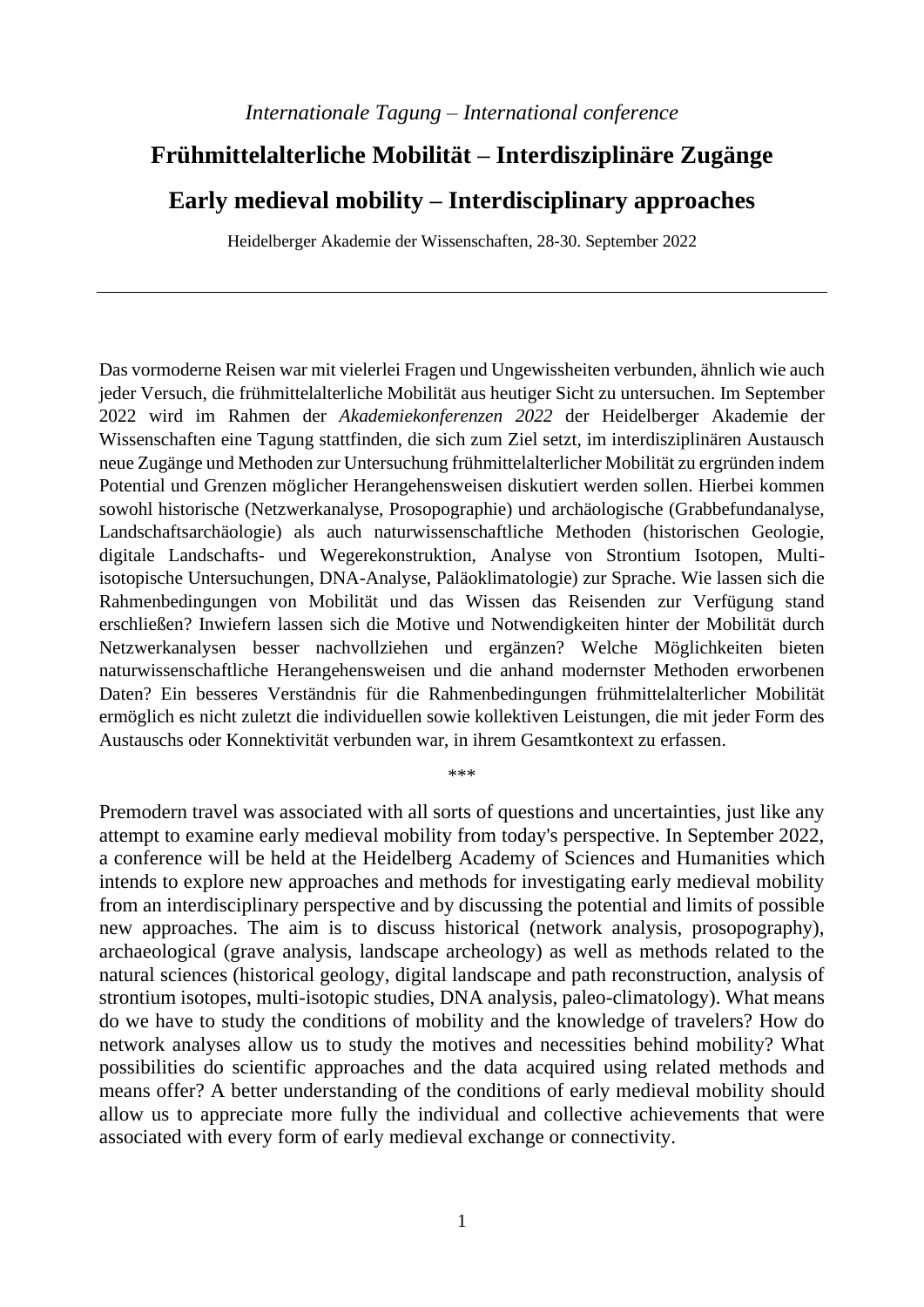## **PROVISIONAL CONFERENCE PROGRAMME**

*28th September 2022*

14:00–14:30 Laury SARTI (Freiburg), *Welcome and introduction*

#### 14:30–16:30 **Section I: Travel and Exchange**

Marco CRISTINI (Tübingen), *Exotic gifts and learned envoys. Sixth-century cultural diplomacy on the move* Shigeto KIKUCHI (Tokyo), *Motivations for travels in the Carolingian age* Christoph MAUNTEL (Tübingen), *Waiting. On a hitherto neglected dimension of early medieval mobility*

#### 17:00–19:00 **Section II: Mobility in the material evidence**

Mateusz FAFINSKI (Berlin/Tübingen), *The textual infrastructure of mobility in the post-Roman west. Charters, letters, manuscripts* 

Tobias GÄRTNER (Halle), *Keramik und Migration im frühen Mittelalter. Interpretationsversuche der Archäologie*

Orsolya HEINRICH-TAMASKA (Leipzig), *Mobilität von Objekten? Archäologische Zugänge am Beispiel der frühmittelalterlichen Fundkomplexe von Kunbábony und Malaja Pereščepina*

*29th September 2022*

#### 8:30–10:30 **Section III: Travel Landscape and Climate**

Rüdiger GLASER (Freiburg), *Klimatische Reisebedingungen im Mittelalter* Pierre FÜTTERER (Magdeburg): *GIS als Mittel zur Analyse mittelalterlicher Raumstrukturen*

Wouter VERSCHOOF-VAN DER VAART (Leiden), *Using automated detection and citizen science to reconstruct medieval travel landscapes*

#### 11:00–12:30 **Section IV: Infrastructure and digital Reconstruction**

Irmela HERZOG (Bonn), *Issues in reconstructing past movement patterns based on known old roads*

Anna SWIEDER (Halle), *Vergessene Pfade – Das Potenzial von LiDAR-Daten zur Erfassung alter Straßen und Wege in mittelalterlichen Kulturlandschaften*

#### 14:30–16:00 **Section V: Interregional mobility and network**

Michel SUMMER (Dublin), *The mobility of clerics between Ireland, Britain and Francia (c. 640–750). Preconditions, networks, strategies*